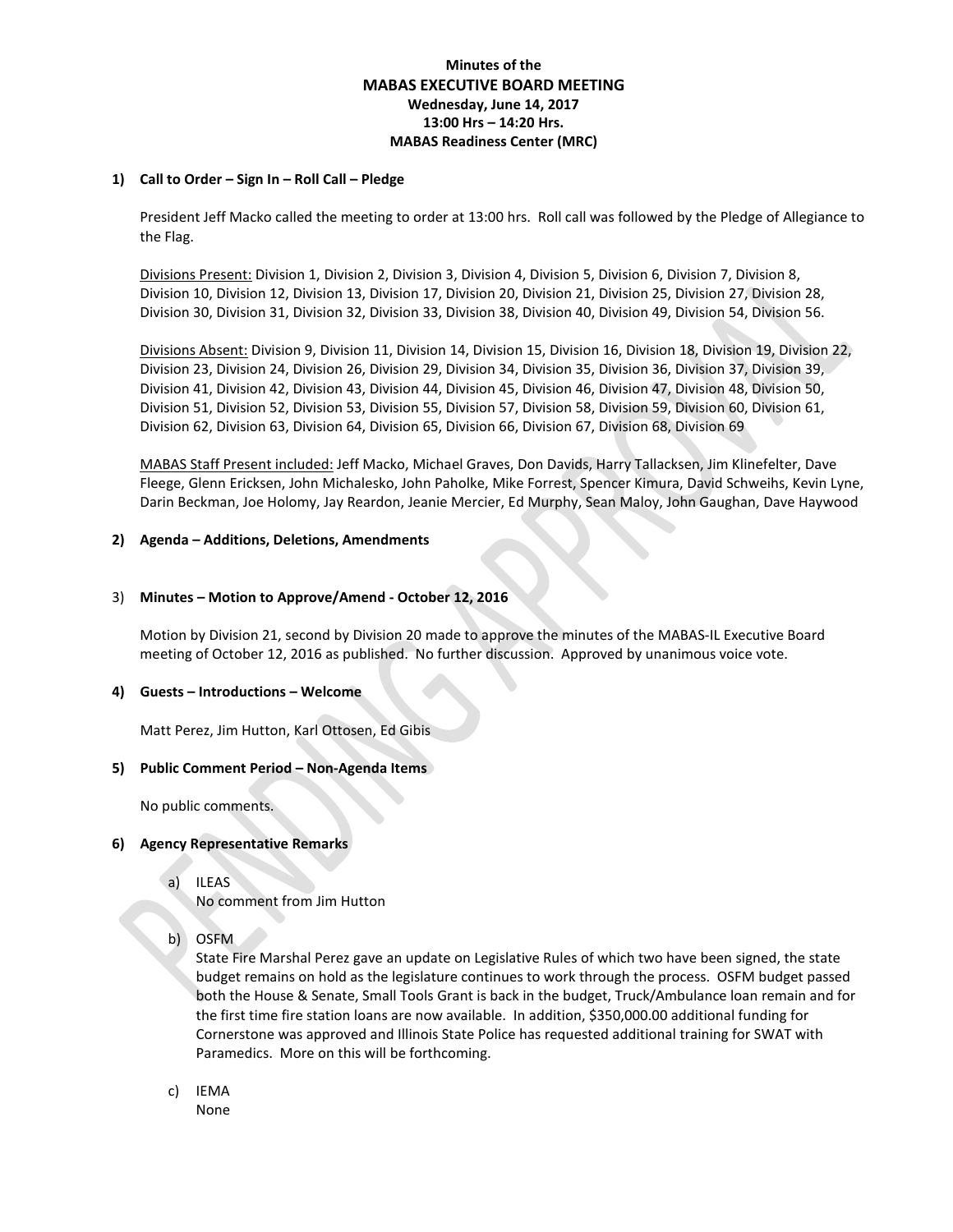#### 7) **Finance – Budget – Comptroller's Report**

a) Funds Status Report\*

Treasurer Maloy reported. The meeting packet includes a Statement of Financial Activity (page 7 of the packet)

b) Dues Report 2016\*

Treasurer Maloy reported the membership dues for 2016 and projected dues for 2017 with a statement in the meeting packet (pages 9 & 10). Second notice going out to Division this month.

- c) Grant Matrix 2015 Current Treasurer Maloy reported the 2015 grant is nearly spent down. Grant balance detail is included in the meeting packet (pages 11 through 14).
- d) 2016 Grant Submittal SHGP/UASI Status Treasurer Maloy reported spending in the grant cycle begins on July 1st. Working with Cook County UASI on the signing of the agreement.

Motion to accept the Treasurer's report as presented by Division 32, second by Division 31. No further discussion. Approved by unanimous voice vote

#### **8) Attorney, Legal Counsel, Legislative Matters**

- a) MABAS-IL and MABAS-WI Interstate EMS MOA is on hold at the request of MABAS-WI. Has run in to a snag but still working through the process. Hope to be moving forward in the next few weeks.
- b) MABAS-IL and MABAS-IN Interstate MAMA-C having ongoing dialogue with the President of Indiana, less complex than the agreement with Wisconsin. Hope to have an agreement to bring back to the body at the meeting in October.
- c) MABAS Contract Addendum Status Report\* 2017 progress to date is 1,005 (86%) have completed the addendum with 161(14%) outstanding as of the end of May. As of May 30<sup>th</sup>, a list is in the meeting packet (pages 17 through 20) of those departments, by Division, that have yet to submit the signed addendum. Letters have been sent in June to the non-compliant Division asking their intentions along with a questioner. Have since received an additional 10 signed amendments.

Position Paper Regarding FEMA Policy RP9523.6 has been forward to Governor Rauner. Governor Rauner attended the last ITTF Meeting to speak to all agencies that are part of ITTF.

- 2017 MABAS Legislative Actions Regarding Sustainable Funding
	- 1) License Plate Renewal Fee Bill is stalled in the state budget deadlock. No movement is anticipated until the budget is passed. This is the  $5<sup>th</sup>$  year we have attempted to obtain a revenue source.

#### **9) Policy Considerations**

a) MABAS Dues Work Group Report and Recommendations Policy Consideration

We have never had a policy addressing what actions to take if a previous vote/decision was rendered and the parties wished to re-introduce. The By-Laws Committee subsequently has met and DRAFTED a policy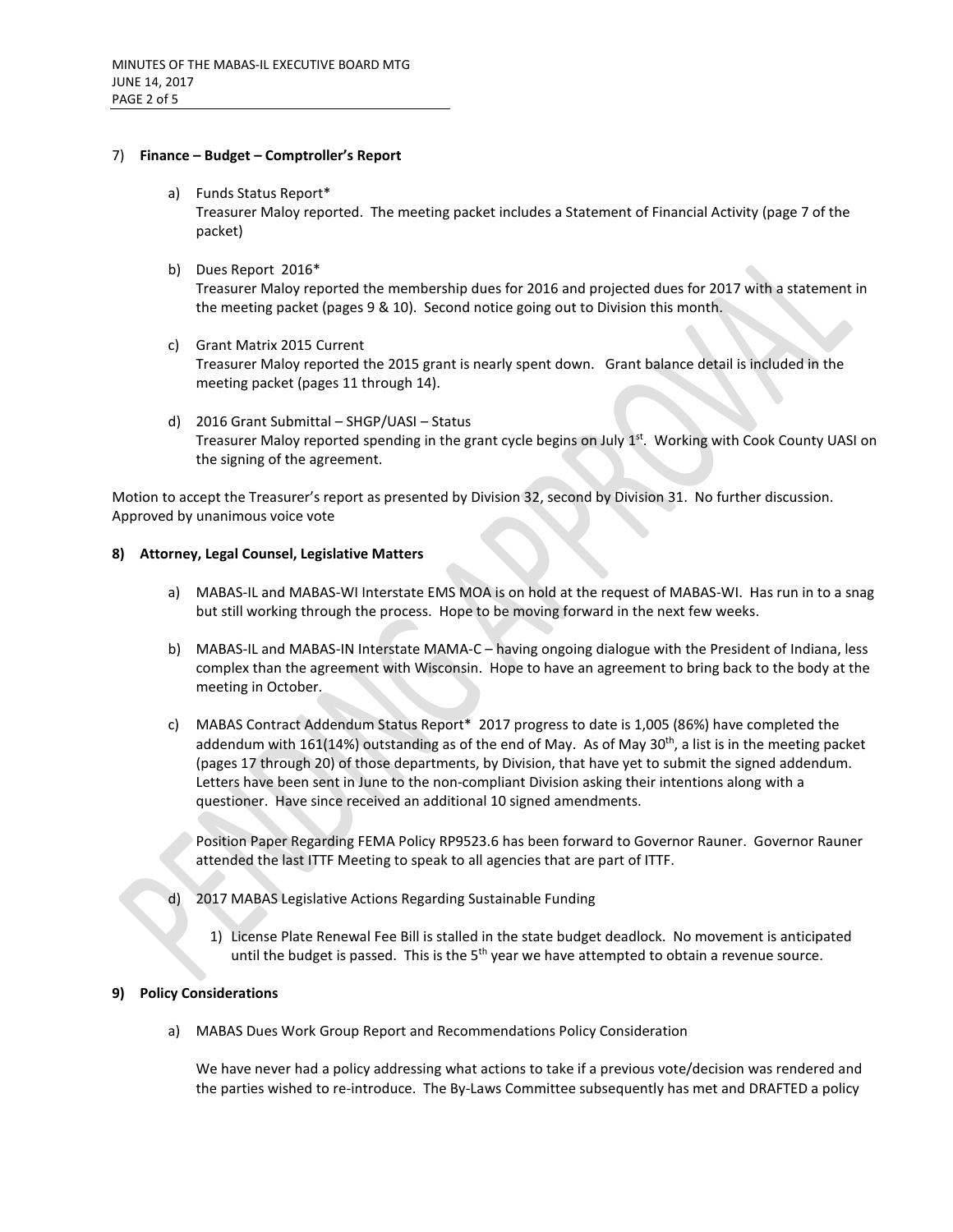for all parties to review (Page 27 of the meeting packet). This is the initial introduction of the policy with a vote to be taken at the October 2017 meeting.

b) Fire Service Information Sharing and Analysis (FILO Committee) -

A formal policy giving broad guidance on a state-wide information sharing. A DRAFTED policy for all parties to review (Page 28 of the meeting packet) is being introduced with a vote to be taken at the October 2017 meeting.

### **10) Committee Matters and Reports**

a) Illinois Terrorism Task Force (ITTF) Status Report

Under the ITTF Committee re-organization, 5 core committees have been established. The Fire Committee has been meeting monthly and reviewed the capabilities risk assessment. Minutes from the Committee Meeting included in the meeting packet (pages 32 through 40). Future meetings have been scheduled monthly through December 2017.

b) Fire Service UAV/Drone Work Group Status Report

This Committee was established 4 months ago for the purpose of establishing a state-wide policy on the use of drones. Many agencies realize the importance of drones during emergency operations. The work group has been working on a framework on guidance and policies. This will then be given to all Divisions to establish their own guidelines/SOP's/insurance/etc. This is strictly a voluntary program. Across the U.S. everyone is doing something different – the work group is looking to have a universal state-wide policy in order for all agencies to function under the same rules. In the process, it became clear professional services are required in order to insure the accuracy of the policy/procedures. The work group is requesting authorization to spend up to \$10,000.00 in professional fees. A motion by Division 4, second by Division 27. No further discussion. Approved by unanimous voice vote.

# **11) CEO Report**

a) MABAS 2017 Annual Training Summit Report

Attendance was 440 attendees over the five days. A written report is in the meeting packet (Page 41)

b) MABAS "Spark Plug" Mentoring and Development Initiative.

Last newsletter Leaders of MABAS Tomorrow was intended to invest in those individuals who want to be the future of MABAS. The intent is to bring in new leaders of the future, specifically looking for individuals from Central and Southern parts of the state. Ten "bunk rooms" are now available at the MRC to house those interested at no cost to provide insight and training on programs related to the MABAS organization. The article invited for a submission of names….to date only two Chief's state-wide have submitted the names of two individuals. We need more than two names to have strong leadership ready to take MABAS in to the future.

c) MABAS-IL US & R ILTF-1 Accreditation EMAP Progress Report

In the room are two individuals who lead (Administration and Operations). FEMA is looking to rely on EMAC and those teams who meet the USAR requirements. Accreditation basically audits those teams to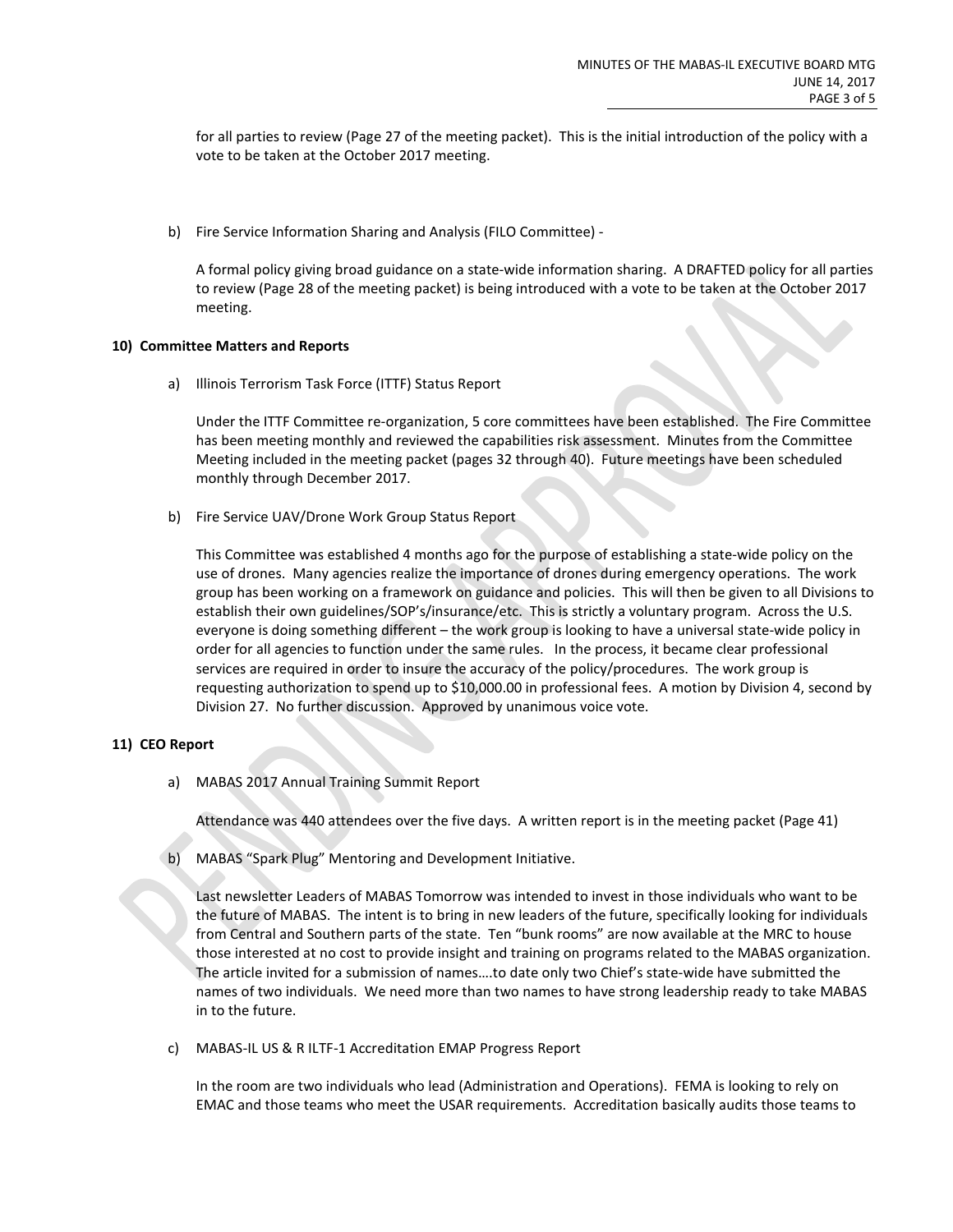insure we meet all the requirements and standards. We are currently preparing for Accreditation review (see page 43 of the meeting packet for detail). Four states are currently accredited.

d) MABAS 2017 Staff Annual Work Plan

Work plan goals established in November 2016 are in the meeting packet (Pages 44 through 55)

e) Logistics Deployment Supply Truck Redesign

Working with a vendor to create a 270 degree access to the existing truck. Preliminary costs are estimated at \$10,000.00 but before any final decision is made, want to be sure the movement of equipment and supplies can be done without having to empty the truck. (estimate and drawings in meeting packet on pages 56, 57).

f) MABAS Special Teams and MABAS Deployed Specialty Vehicles StarCom Radios

If your Division has a MABAS vehicle or team, working with ILEAS to have a StarCom mobile in every MABAS vehicle. Radio's will be delivered to those Divisions by the Branch Chiefs.

g) MABAS Foundation – 501 ( c ) (3) Progress Report

Continue to research for non-fire service people (up to 7) who could assist/support our cause and MABAS Mission. No decisions have been made to date.

h) MABAS Special Teams Status Report

Any Division with personnel on probation please have your personnel registered for classes as they become available. See your Branch Chief if you have any questions. (see pages 58 thorough 61 for Team status)

i) MABAS Division 38

MABAS Equipment Training Day Event hosted by Amboy Fire & Rescue District. CEO Reardon commended the Division 38 Leadership on what they have accomplished in their Division and what they have acquired. Representatives of Division 38 will be on the February schedule to share what they have accomplished in detail with a formal presentation.

j) MABAS Supported – HIPPA Compliance Report

This will be presented eventually to the entire state by a group of experts. A private company will be during an 8 hour class across the state – Divisions will be contacted by Dave Haywood at some point in the future to schedule in their area.

A LODD occurred in Dolton. Walk thru is Friday night with Funeral on Saturday. Chief has expressed his thanks to all who have offered assistance or calls.

IT Branch Chief Buehler has submitted his resignation. Tim Littlefield is filling in until further notice with any computer issues. A more formal notice will be forthcoming.